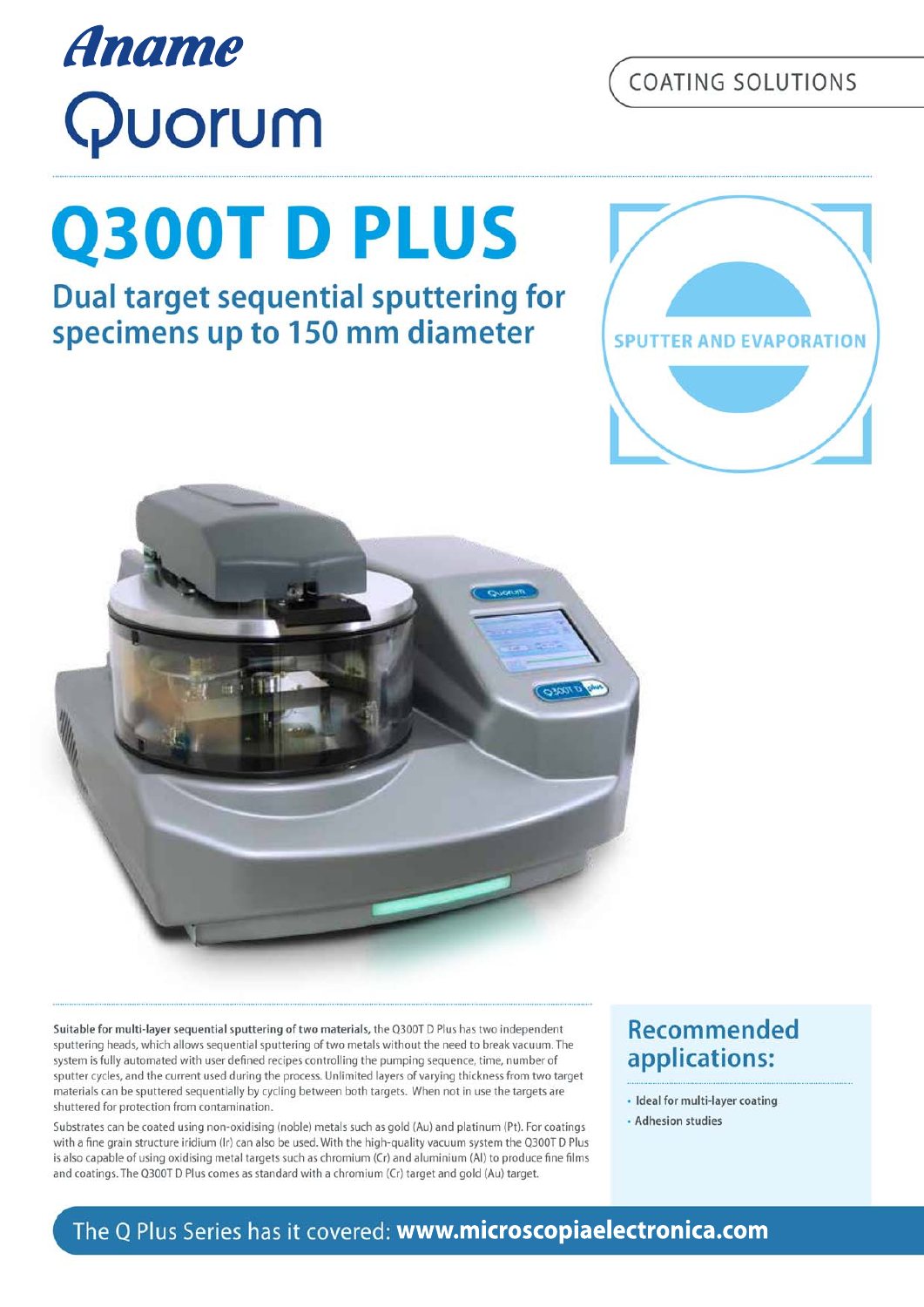# **Q300T D Plus features**

New user interface has been thoroughly updated:

- **• Dual-core ARM processor for a fast, responsive display**
- **• Capacitive touch screen is more sensitive for ease of use**
- **• User interface software has been extensively revised, using a modern smartphone-style interface**
- **• Comprehensive context-sensitive help**
- **• USB interface allows easy software updates and backing up/copying of recipe files to USB stick**
- **• Process log files can be exported via USB port in .csv format for analysis in Excel or similar. Log files include date, time and process parameters.**
- **• 16GB of flash memory can store more than 1000 recipes**
- **• Quick and easy creation of process sequences with a simple copy, drag and drop operation**

Allows multiple users to input and store coating recipes. New feature to sort recipes per user according to recent use. System prompts user to confirm target material and it then automatically selects appropriate parameters for that material

Intuitive software allows the most inexperienced or occasional operator to rapidly enter and store their own process data. For convenience a number of typical sputtering and carbon coating profiles are already

stored but also allows the user to create their own. Software detects failure to achieve vacuum in a set period of time and shuts down the process in case of vacuum leak, which ensures pump protection from overheating.

#### **Detachable chamber with built-in implosion guard**

Removable glass chamber and easily accessible base and top plate allows for an easy cleaning process. Users can rapidly change the chamber, if necessary, to avoid cross contamination of sensitive samples. Tall chamber option is available for improved uniformity

for sputtering and to hold larger substrates.





# **The Q Plus Series is also available in a smaller chamber format:**

# **Q150R Plus**

An automatic sputter and carbon coater suitable for use with Tungsten/ LaB<sub>6</sub> SEM and Benchtop SEM

# **Q150T Plus**

An automatic turbomolecular coater - capable of both sputtering and carbon coating for a wide range of applications



# **Q150V Plus**

An automatic high-vacuum coater for ultra-fine coatings - capable of both sputtering and carbon coating, with an ultimate vacuum of  $1x10^{-6}$  mbar



The Q300T D Plus is part of Quorum Technologies internationally acclaimed Q Plus series of coaters, used by thousands of customers worldwide. Designed to provide highquality coating solutions for SEM, TEM and thin-film applications, the Q Plus series is versatile, affordable and easy to use. **These products are for Research Use Only.** .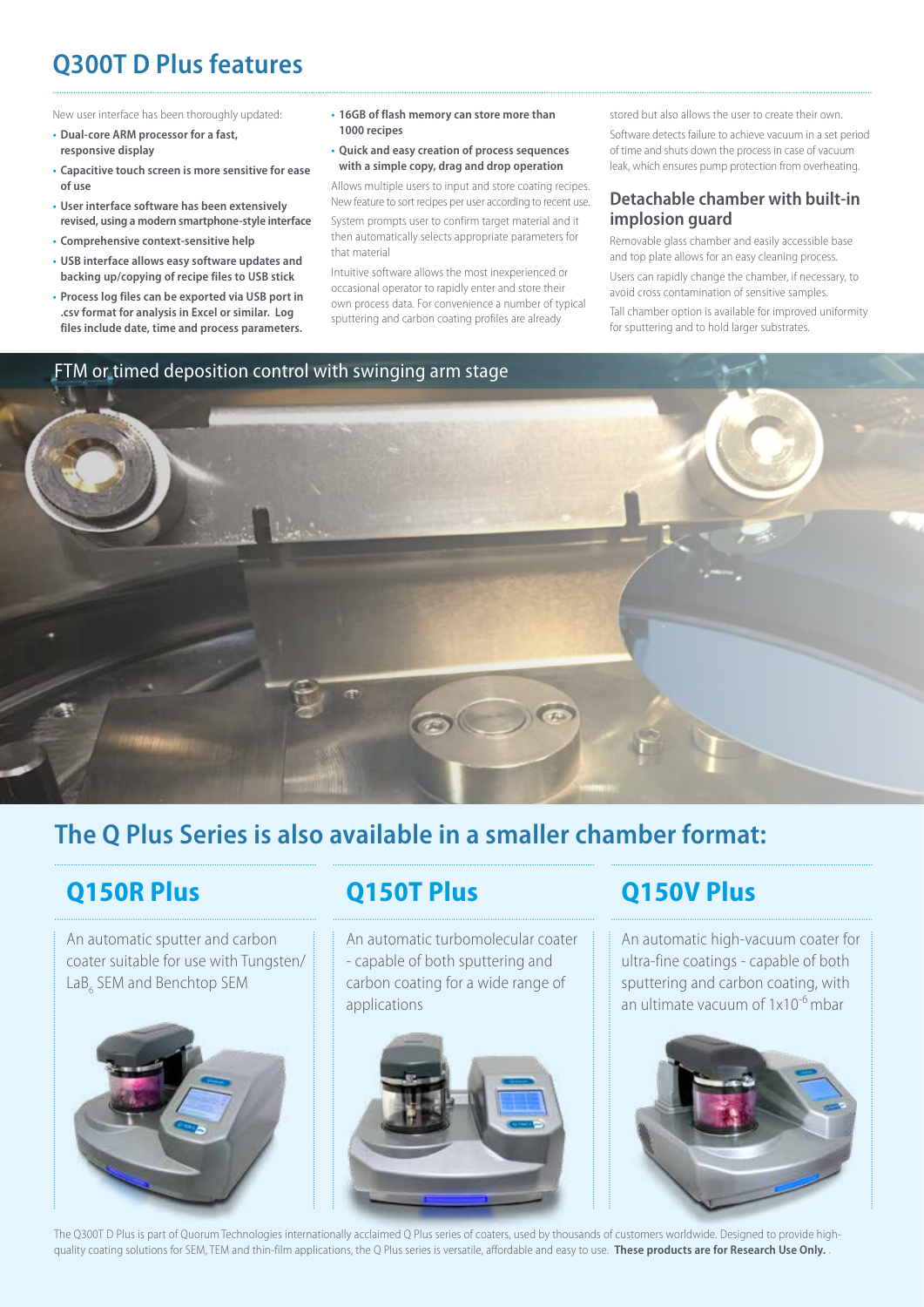#### **Dual head sputtering - for sequential sputtering**

The Q300T D Plus has two independent sputtering heads to allow sequential sputtering of two different metals without the need to 'break' vacuum, for example, a thin 'seeding' layer of chromium (Cr) followed by deposition of gold (Au). An automatic shutter mechanism enables cleaning of oxidising sputter targets and protects the second target and substrate during coatings. For single metal applications one target can be selected.

#### **Multiple stage options**

The Q300T D has substrate stages to meet most requirements. All are easy-change, drop-in style (no screws) and are height adjustable (except the rotary planetary stage). A swinging arm stage drive is supplied as standard, which is a stage drive and positioning mechanism that positions the stage under the correct target. Rotation speed is variable between 14-38 rpm:

In addition a flat, adjustable stage capable of accepting 4" (101.6 mm) wafers is supplied as standard with the Q300T D Plus.

As an accessory, a 6" wafer stage is available, which is a flat adjustable stage capable of accepting 6" or 150 mm wafers. The stage includes two masks for improving uniformity of coating.

Rotation stage - 50 mm Ø. This stage only rotates and has no tilt or height adjustment.

Rotate-tilt stage - 50 mm Ø. With height adjustment (target to stage height variable between 30-80 mm). The tilt angle can be pre-set (horizontal to 30°).

Rotation stage for glass slides - 25mm x 76mm



**NEW** VISUAL STATUS INDICATOR

## **Q300T D Plus performance:**



STRUCTURE OF MULTILAYER CROSS-SECTION, SE **IMAGE** 



Image of fractured wafer cross-section